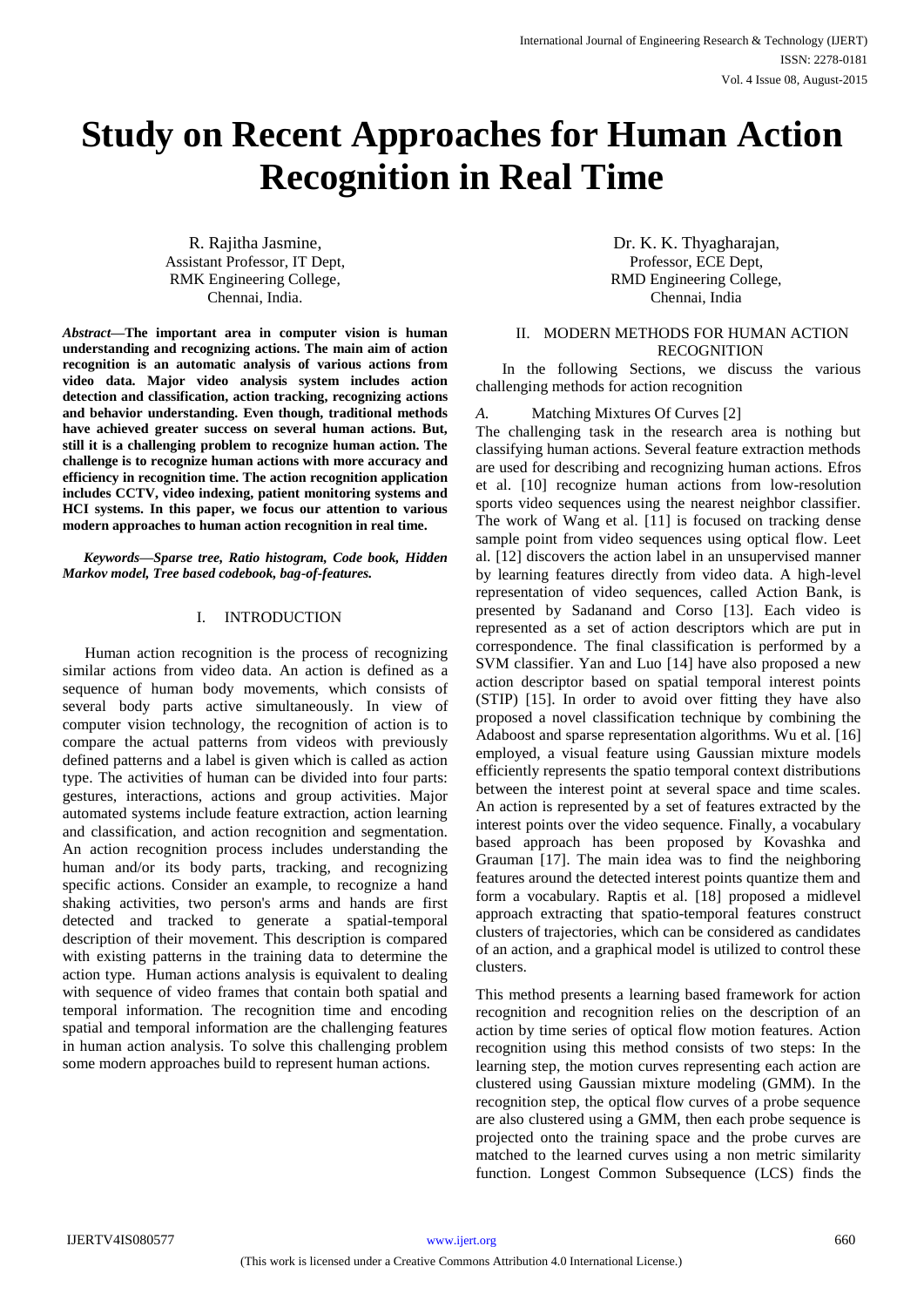similarity between the curves. Dynamic Time Warping [26] is used for measuring similarity between two sequences which may vary in time or speed. Alignment between the mean curves is performed using canonical time warping, which allows the spatial- temporal alignment between two human motion sequences. The action recognition accuracy is estimated as 98.3%. A perfect recognition performance is accomplished with a fixed number of Gaussian mixtures.

TABLE 1: Summary list on Matching Mixtures of Curves Model

| Year | Author       | Concept                                    |
|------|--------------|--------------------------------------------|
| 2012 | Sadanand     | Action Bank, video is represented as a set |
|      | and Corso    | of action descriptors                      |
| 2010 | Kovashka     | Vocabulary based approach                  |
|      | and          |                                            |
|      | Grauman      |                                            |
| 2011 | X. Wu, D.    | A visual feature using Gaussian mixture    |
|      | Xu,L. Duan,  | models efficiently represents the spatio   |
|      | J. Luo       | temporal context distributions between the |
|      |              | interest point at several space and time   |
|      |              | scales. Difficult to recognize when more   |
|      |              | than one person are present in the scene   |
| 2012 | Raptis et al | Proposed a midlevel approach extracting    |
|      |              | that spatio-temporal features construct    |
|      |              | clusters of trajectories                   |
|      |              |                                            |
|      |              |                                            |

# *B. Hierarchical Multi-Channel Hidden Semi Markov Graphical Models* [1]

Real time systems for modeling and recognizing daily activities can have a wide range of applications in surveillance, assistive technologies and intelligent environments. There are two key challenges faced by researchers in this area – (1) Developing robust low-level features for effectively capturing information from images and other sensory data (2) Developing appropriate models for bridging the gap between low-level features and high-level concepts while modeling errors and uncertainty. While several features have been proposed for the first challenge, the second challenge is focused and solved using probabilistic graphical models.

Generative models typically generalize hidden Markov models (HMMs) [19] and are especially useful in situations where we only have a small amount of unlabeled or partially labeled training data. Discriminative models on the other hand generalize conditional random fields (CRFs) and have shown strong performance in action recognition when large amounts of annotated training data is available [20,21]. HMMs and CRFs have been widely used in action recognition and other sequential data analysis applications due to their simplicity and well understood algorithms for learning and inference. The basic HMM/CRF representation suffers from three key limitations: The first-order Markov assumption causes the probability of staying in a state to decrease exponentially with time, which is unrealistic (e.g. a person can keep walking for an arbitrary amount of time). While activities occur at different levels of abstraction, there is no direct way to model this in an HMM/CRF. Use of single variable state representation makes it difficult to model activities involving multiple interacting agents. This method introduces a family of graphical models called hierarchical

multi-channel semi-Markov graphical models (HMHSGMs) that simultaneously overcome these limitations. This allows mapping of logic based event definitions to probabilistic graphical models. Several hierarchical, multi-channel architectures for modeling multi agent actions and duration modeling using the semi-Markov model [1] as well as variable transition models [22] are considered. This method also provides an efficient learning and inference algorithm based on local variation approximations. The average action recognition accuracy is estimated as 97.73%

| TABLE 2: Summary list on HM-SMGM Model |  |  |
|----------------------------------------|--|--|

| Year | Author                             | Concept                                                                                                                                                   |
|------|------------------------------------|-----------------------------------------------------------------------------------------------------------------------------------------------------------|
| 2004 | H.Bui.<br>D.Phung,<br>S. Venkatesh | Hierarchical hidden Markov<br>model<br>for<br>monitoring daily activities<br>It is difficult to model activities involving<br>multiple interacting agents |
| 2006 | M.Chan.<br>A.Hoogs,<br>Perera      | Dynamic Bayesian network were used to<br>simultaneously link broken trajectories and<br>recognize complex actions                                         |
| 2011 | M.Ryoo,<br>J.Agarwal               | Stochastic context free grammars were used<br>representing & recognizing<br>for<br>group<br>activities                                                    |

# *C. Structured Code Book Construction* [4]

Bag of words (BOW) model is widely used to obtain the global representation for action recognition. Primitive features assigned to the closest visual word in vocabulary. The each sample is represented by a feature vector that describes the histogram of words occurrences. The main disadvantage of standard BOW model is that it ignores the structure information such as Spatial & temporal contextual information. Wong et al propose an extension for probabilistic semantic analysis model, which captures both semantic & structural information for human action recognition. Ryoo and Aggarwal propose a spatio-temporal relationship matching strategy for human action recognition. Carso proposes a new high level representation of video to capture semantic information of features. V. Thanikachalam [27] proposes a system using Discrete Wavelet Transform (DWT) descriptors for representation and recognition of human action. We Zhou, Chunheng Wang proposes action recognition through structured code book construction to enrich the spatial and temporal contextual information. Sadanand and Corso [8] propose a new high-level representation of video: action bank, to capture semantic information of features. Zheng et al. [20] propose a cooccurrence matrices descriptor which captures temporal information for human action recognition. Shao et al. [23] propose a correlogram of body poses representation which takes advantage of both the probabilistic distribution and the temporal relationship of human poses for action recognition. Yuan et al. [24] propose a novel data mining method to discover two complementary co-occurrence patterns that are discriminative for visual recognition. They efficiently discover the optimal co- occurrence patterns with minimum empirical errors. The most related work is Zhu et al. [21]. They encode local spatio-temporal features within the sparse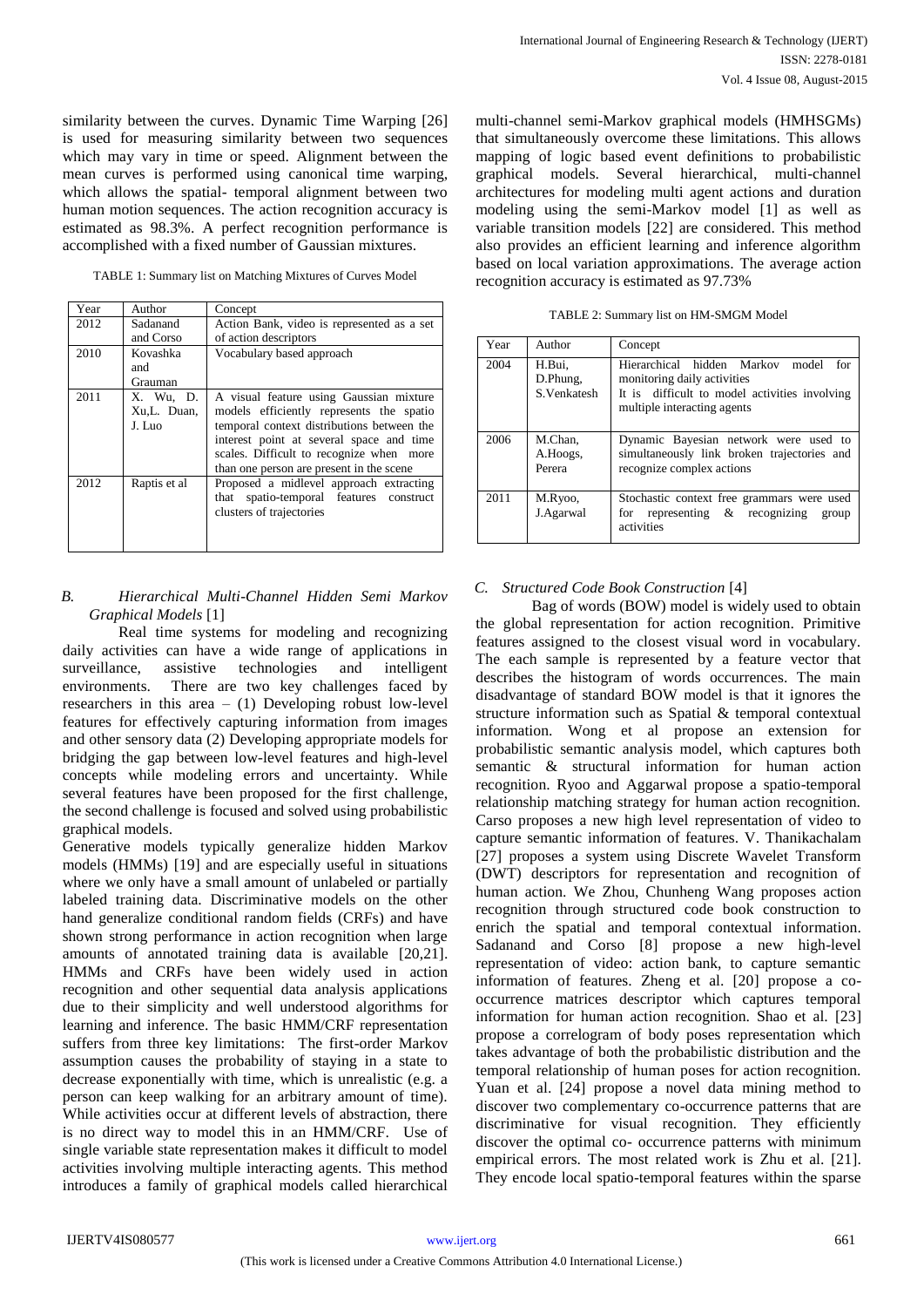coding framework. The frame work can be divided in to the following steps: first, each local spatial–temporal feature is transformed to a linear combination of a few "atoms" in a trained code-book; then, max pooling is operated on the whole sparse coefficients of local features to obtain the final video representation; since the "atoms" used in Zhuet-al. [21] are built based on local features, they code little spatial and temporal contextual information for video representation while contextual information can prompt the performance further.

This structured codebook construction method [4] used to encode rich spatial and temporal contextual information for human action recognition. The overview of this method is described as follows: first, the interest points are detected from each action video, and sub-volumes around interest points are selected as elementary actions, which denote the movements of local patches, next, the construction of structured codebook is done based on these elementary actions; then, a video is represented by a sparse combination of elementary actions using sparse coding framework; finally, a linear SVM is applied as the classifier to predict the action class. A codebook is learned to quantize input features into visual code words. Classification is then performed on the histograms of code words. Generally a large sized code book is required to obtain high recognition accuracy. An oversized code book leads to high quantization errors and over fitting problems. K – Means clustering is a popular algorithm for code book learning. Feature quantization by a large flat code book such a K-Means is however computationally heavy. Tree based code book [24] have been explored as an alternative to speed up the feature quantization.

The KTH data set, a common benchmark for action recognition research, involves sequences of six action classes taken with camera motions, scale, and appearance and subject variations. The average recognition speed estimated as 95.67%.

| TABLE 3: Summary list on SCC Model |
|------------------------------------|
|------------------------------------|

| Year | Author                        | Concept                                                                                                                                                                                       |  |
|------|-------------------------------|-----------------------------------------------------------------------------------------------------------------------------------------------------------------------------------------------|--|
| 2012 | Sadanand<br>and<br>Corso      | high-level representation of<br>A<br>new<br>video: action bank, to capture semantic<br>information of features.                                                                               |  |
| 2010 | Y.Zhu, X.Zhao, Y<br>.Fu.Y.Liu | Encode local spatio-temporal features<br>within the sparse coding framework                                                                                                                   |  |
| 2011 | L.Shao.<br>D. Wu.<br>X.Chen   | correlogram of body<br>A<br>poses<br>representation which takes advantage of<br>both the probabilistic distribution and the<br>temporal relationship of human poses for<br>action recognition |  |

### *D. Hierarchical Tree Based Approach* [24]

A tree based approach can be used for Complex activities, which consist of a variable number of sub-events connected by complex spatial-temporal relations. This method [3] presents hierarchical representations of activity videos in an unsupervised manner. These hierarchies of mid-level motion components are data-driven decompositions specific to each video. A spectral divisive clustering algorithm has been introduced to efficiently extract a hierarchy over a large number of *tracklets* named as local trajectories. This structure used to represent a video as an unordered binary tree. This method model this tree using nested histograms of local motion features. It efficiently computes the structural and visual similarity of two hierarchical decompositions by relying on models of their parent–child relations.

This method proposes a hierarchical *divisive clustering*  algorithm which is based on recursive bi-partitioning of an approximate multi-modal spectral embedding of tracklets. The resulting structure, called *cluster-tree* (Duda et al. 2001), used to model a video as an unordered binary tree, called *BOF-tree*. It is represented by nested bag-of-features histograms of local motion features. Using this structured information presents several challenges. First, BOF-trees have a variable number of nodes (motion components), and a structure specific to each video. Second, there is no natural left-to-right ordering of the children of the same parent node. Therefore a positive definite kernel on variable-sized, unordered binary trees has been introduced. It consists in efficiently comparing all their sub-trees by approximating sub-trees with simple edge models, and leveraging the additive structure of BOF trees. Finally this method uses the kernel with support vector machines (SVM) to learn powerful nonlinear activity classifiers.

| TABLE 4: Summary list on Tree based Model |  |  |
|-------------------------------------------|--|--|
|-------------------------------------------|--|--|

| Year | Author      | Concept                                                                                                                                                       |
|------|-------------|---------------------------------------------------------------------------------------------------------------------------------------------------------------|
| 2012 | Tang et al  | Model the transitions between hidden states and<br>their durations using a semi-Markov Model                                                                  |
| 2012 | Jiang et al | Methods use global tree structures to speed up<br>the computation of a matching score<br>Do not explicitly model feature neighborhoods<br>and co-occurrences. |

A single spatial-temporal structure is sufficient to represent a class of action. This method identifies a collection of hierarchical space-time trees from video training data, and finds an action model that create these discovered trees to classify actions in videos.

Hierarchical Space time construction method uses a video which first extract a collection of space-time segments (STSs); each STS is a sub-volume that can be produced by video segmentation, and it may cover the whole human body or a body part in space-time. The hierarchical, spatial and temporal relationships among the STSs have been identified; this transforms a video into a graph. From the graph, a compact set of frequent and discriminative tree structures are learnt with discriminative weights for the tree's nodes and edges. This model uses trees instead of graphs for multiple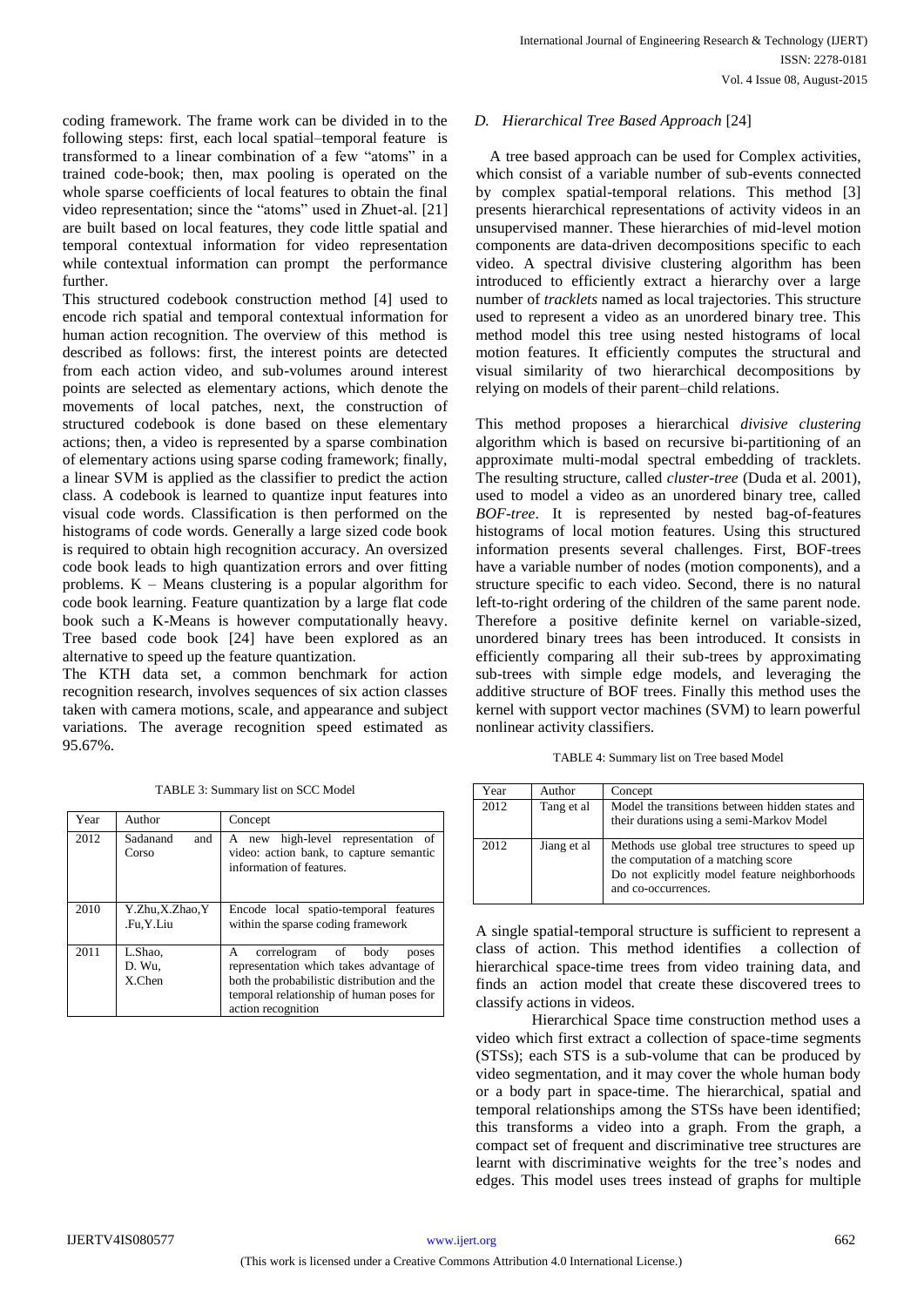Vol. 4 Issue 08, August-2015

reasons: first, any graph can be approximated by a set of spanning trees; second, inference with trees is both efficient and exact; third, trees provide a compact representation as it is easy to account for multiple structures using a single tree by allowing partial matching during inference (which is no more expensive). Partial matching of trees during inference also allows us to effectively deal with variations in action performance and segmentation errors. It is noticed that, as the size of the tree structures increases the trees get more specific, thereby capturing more structural information that can provide greater discriminative power in classification.

## *a) Advantages:*

1. Provides the extracting of rich high-level tree structures that capture space, time and hierarchical relationships among the action words

2. This method utilizes both small structures such as words and pairs and tree structures which achieves better performance in recognizing and localizing human actions benchmark video datasets.

| TABLE 5: Recognition Accuracy for various recent methods |  |  |
|----------------------------------------------------------|--|--|
|----------------------------------------------------------|--|--|

| Year | Author                                                                      | Title                                                                                                         | Recognition |
|------|-----------------------------------------------------------------------------|---------------------------------------------------------------------------------------------------------------|-------------|
|      |                                                                             |                                                                                                               | Accuracy %  |
| 2014 | Michalis<br>Vrigkas,<br>Vasileios<br>Karavasilis,<br>Christophoros<br>Nikou | Matching mixtures of<br>for<br>human<br>curves<br>action recognition                                          | 98.3%       |
| 2013 | Pradeep<br>Natarajan,<br>Ramakant<br>Nevatia                                | Hierarchical<br>multi-<br>channel hidden<br>semi<br>Markov<br>graphical<br>models<br>for activity recognition | 97.73%      |
| 2014 | Wen Zhou,<br>Chunheng,<br>Wang,<br>Baihua Xiao                              | Action recognition via<br>codebook<br>structured<br>construction                                              | 95.67%      |
| 2010 | Zhuolin<br>Jiang1,<br>Zhe Lin2, and<br>Larry S. Davis                       | Tree-based<br>A<br>Approach to Integrated<br>Recognition<br>Action,<br>and Segmentation                       | 100%        |

#### III. CONCLUSION

In this paper, the various recent methods for Human Action recognition have been discussed. Research on action recognition is very much important to enable a wide range of real time applications. Based upon the survey, Tree Based Construction Model tends to produce more recognition accuracy when compared to recognition methods like Matching Mixtures of Curves, Hierarchical Semi Markov Model and Structured Codebook Construction.

#### IV. REFERENCES

- [1] Pradeep Natarajan, Ramakant Nevatia, Hierarchical multi-channel hidden semi Markov graphical models for activity recognition, Computer Vision and Image Understanding 117 (2013) 1329–1344
- [2] Michalis Vrigkas, Vasileios Karavasilis, Christophoros Nikou ,Matching mixtures of curves for human action recognition 2014
- [3] Adrien Gaidon, Zaid Harchaoui,Cordelia Schmid ,Activity representation with motion hierarchies, Int J Comput Vis (2014) 107:219–238
- [4] WenZhou, Chunheng Wang, Baihua Xiao, Zhong Zhang Action recognition via structured codebook construction, Signal Processing: Image Communication 29 (2014)546–555
- [5] A. A. Efros, A.C. Berg, G. Mori, J. Malik, Recognizing action at a distance, in: Proc. 9th IEEE International Conference on Computer Vision, vol. 2, Nice, France, 2003, pp. 726–733
- [6] H. Wang, A. Kläser, C. Schmid, L. Cheng-Lin, Action recognition by dense trajectories, in: Proc. IEEE Conference on Computer Vision and Pattern Recognition, Colorado Springs, United States, 2011, pp. 3169– 3176.
- [7] Q.V. Le, W.Y. Zou, S.Y. Yeung, A.Y. Ng, Learning hierarchical invariant spatiotemporal features for action recognition with independent subspace analysis, in: Proc. IEEE Computer Society Conference on Computer Vision and Pattern Recognition, Washington, DC, USA, 2011, pp. 3361 3368.
- [8] S. Sadanand, J.J. Corso, Action bank: a high-level representation of activity in video, in: Proc. IEEE Computer Society Conference on Computer Vision and Pattern Recognition, Providence, Rhode Island, 2012, pp. 1234–1241.15.
- [9] I. Laptev, On space–time interest points, Int. J. Comput. Vis. 64 (2–3)  $(2005)107 - 123$
- [10] X. Yan, Y. Luo, Recognizing human actions using a new descriptor based on spatial–temporal interest points and weighted-output classifier, Neurocomputing 87 (2012) 51–61
- [11] X. Wu, D. Xu, L. Duan, J. Luo, Action recognition using context and appearance distribution features, in: Proc. IEEE Computer Society Conference on Computer Vision and Pattern Recognition, Washington, DC, USA, 2011, pp. 489–496.
- [12] A. Kovashka, K. Grauman, Learning a hierarchy of discriminative space–time neighborhood features for human action recognition, in: Proc. IEEE Computer Society Conference on Computer Vision and Pattern Recognition, SanFransisco, CA, 2010, pp. 2046–2053
- [13] M. Raptis, I. Kokkinos, S. Soatto, Discovering discriminative action parts from mid-level video representations, in: Proc. IEEE Computer Society Conference on Computer Vision and Pattern Recognition, Providence, Rhode Island, 2012, pp. 1242–1249.
- [14] L.R. Rabiner, A tutorial on hidden markov models and selected applications in speech recognition, in: Proceedings of the IEEE, 1989, pp. 257–286
- [15] C. Sminchisescu, A. Kanaujia, Z. Li, D. Metaxas, Conditional random fields for contextual human motion recognition, in: ICCV, 2005, pp. 1808–1815.
- [16] L.P. Morency, A. Quattoni, T. Darrell, Latent-dynamic discriminative models for continuous gesture recognition, in: CVPR, 2007.
- [17] P. Ramesh, J.G. Wilpon, Modeling state durations in hidden Markov models for automatic speech recognition, ICASSP'92, 1992, pp. 381– 384.
- [18] Wen Zhou, Chunheng Wang n, Baihua Xiao, ZhongZhang, Action recognition via structured codebook construction, Signal Processing: Image Communication 29 (2014)546–555;
- [19] J.Yuan, M.Yang, Y.Wu,Mining discriminative co-occurrence patterns for visual recognition in:2011 IEEE Conference on Computer Vision and Pattern Recognition(CVPR),IEEE,2011, pp. 2777– 2784.
- [20] F.Zheng, L.Shao,Z.Song, A set of co-occurrence matrices on the intrinsic manifold of humans for action recognition,in: Proceedings of the ACM International Conference on Image and Video Retrieval,ACM,2010,pp.454–461.
- [21] Y.Zhu,X.Zhao,Y.Fu,Y.Liu,Sparse coding on local spatial–temporal volumes for human action recognition,in:ACCV,2010,pp.660–671. Comparison with BOW and SCon UCF sports data set by action class. W.Zhouetal./SignalProcessing: Image Communication 29(2014) 546– 555 555.